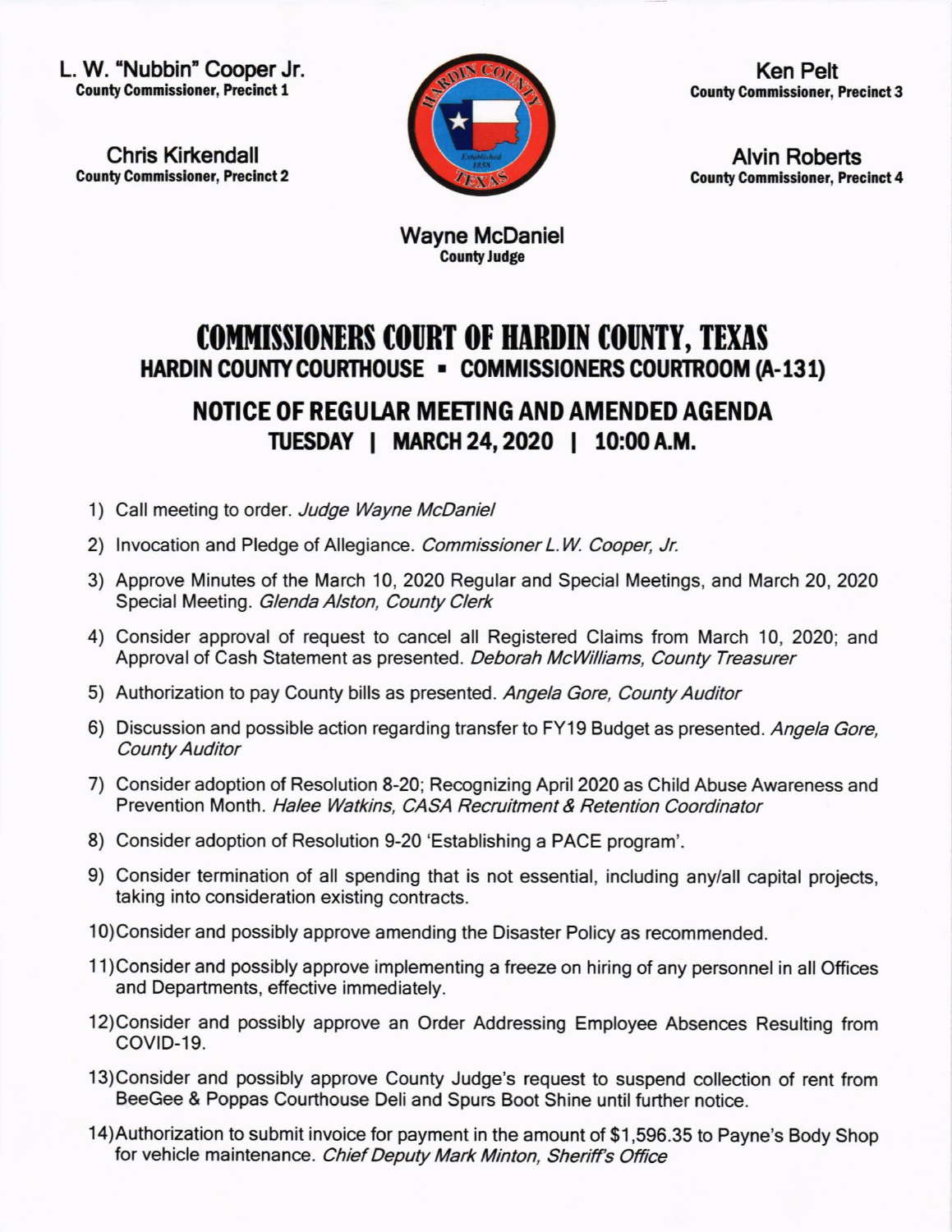## COMMISSIONERS COURT AGENDA MARCH 24,2020 PAGE 2 OF 2

- 15)Considerand possibly authorize County Judge to spend up to \$75,000.00 on supplies and services associated with COVID-19 Pandemic. Judge McDaniel
- 16)Consider and possibly approve request to amend the FY 2020 budget as necessary to transfer the Bailiff for the 88<sup>th</sup> Judicial District Court from the '88<sup>th</sup> District Judge' budget (010-436) to the 'Sheriff - Law Enforcement' budget (010-560). Total amount of this transfer for the remainder of FY20 will be provided by the County Auditor. Judge Earl B. Stover, III and Sheriff Mark Davis
- 17)Consider and possibly approve request to extend payment for Health Permit invoices from 30 days to 90 days. ReJena Bolton, Health lnspector
- 18)Permission for County Judge to sign Affordable Care Act Reporting Tracking System (ARTS) Program Agreement offered by Texas Association of Counties Health and Employees Benefits Pool (TAC HEBP). Debbie Mendisabal, HR Director
- 19)Present results of bids submitted for overlaying approximately 740 feet on Thomas Rd, 6,624 feet on Biscamp Rd, and 2,944 feet on Old Kountze Rd, located in Precinct 2. Misty Sims, Purchasing Agent
- 20) Discussion and possible action regarding recommendation from evaluation committee concerning proposals received for Demolition Services related to the Flood Mitigation Assistance Program FY2017 (FMA17) and the TDEM Hazard Mitigation Grant Program for property acquisitions (HMGP-4332-052). Misty Sims, Purchasing Agent
- 21)Discussion and possible action regarding discretionary exemption for supplies and/or services related to COVID-19 Disaster, pursuant to Texas Local Government Code §262.021 (1) an item that must be purchased in a case of public calamity if it is necessary to make the purchase promptly to relieve the necessity of the citizens or to preserve the property of the County; and (2) an item necessary to preserve or protect the public health or safety of the residents of the County. Misty Sims, Purchasing Agent
- 22) Discussion only of any item not on the Agenda without taking any action. Any County Official

23)Adjourn.

This Regular Meeting will be limited to no more than 10 in person attendees. Anyone who wishes to participate in this Open Meeting by telephone may notify the County Judge by no later than 9:00AM on Tuesday, March 24, 2020 via email at: Wayne.McDaniel@Co.Hardin.TX.US and he will provide you with in structions for doing so. lf you wish to address any line item on this agenda, you must include that <sup>i</sup> n your email requesting to attend by phone.

This Regular Meeting will be live streamed by The Brooks Report Live.

\*Any attendee of this Commissioners Court Meeting may be permitted to comment on an Agenda item by raising their hand and being recognized by the County Judge prior to the Court taking action. Anyone who wishes to address commissioners court must do so from the podium.

C

WAY **E MCDANIEL** HARDIN COUNTY JUDGE